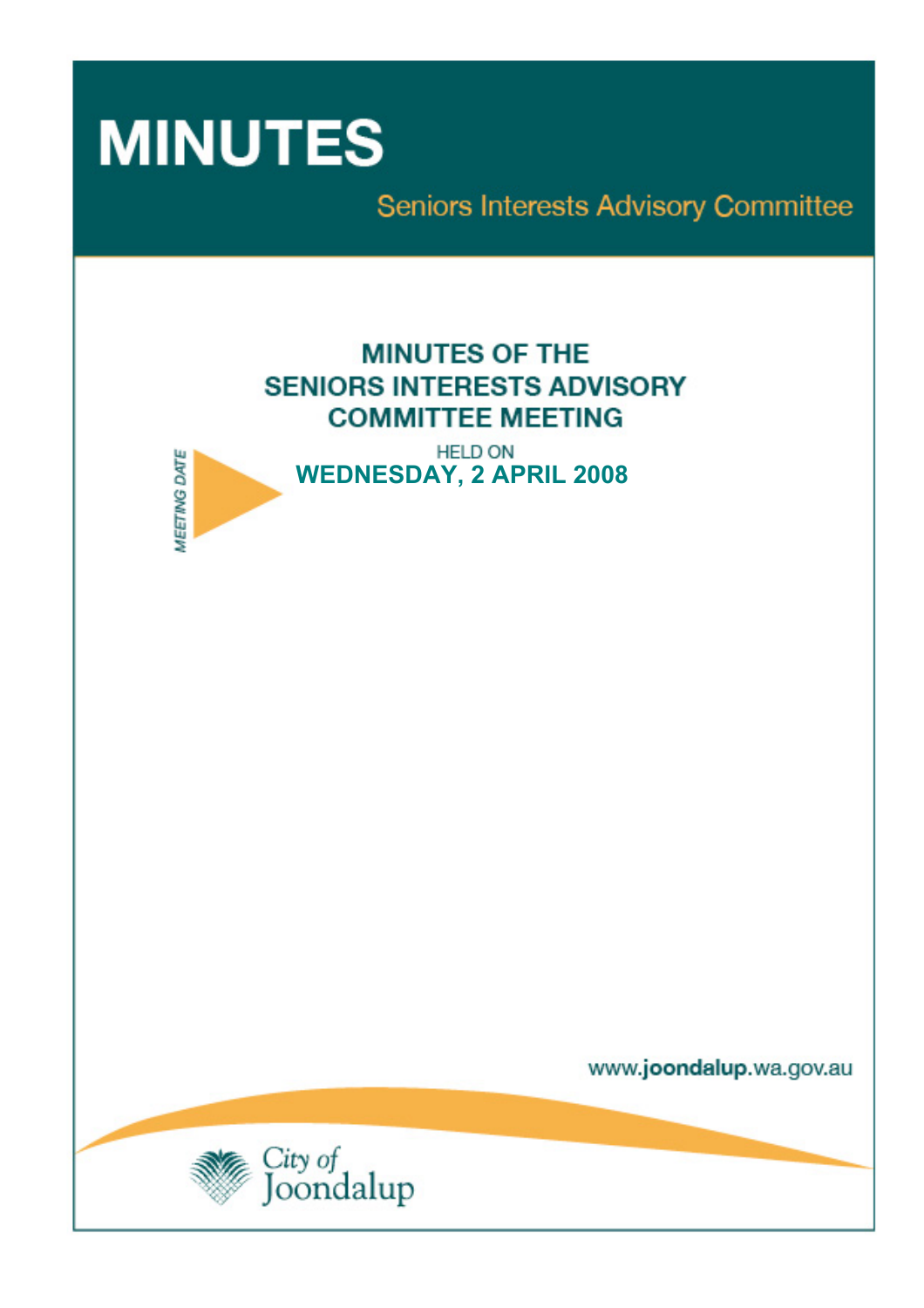# **CITY OF JOONDALUP**

#### **MINUTES OF THE SENIORS INTERESTS ADVISORY COMMITTEE MEETING HELD IN CONFERENCE ROOM 3, JOONDALUP CIVIC CENTRE, BOAS AVENUE, JOONDALUP ON WEDNESDAY, 2 APRIL 2008.**

### **ATTENDANCE**

#### **Committee Members:**

| Cr Brian Corr Presiding Person |                                                  | South-East Ward                                   |
|--------------------------------|--------------------------------------------------|---------------------------------------------------|
|                                | Cr Fiona Diaz Deputy Presiding Person South Ward |                                                   |
| Ms Joy Coleman                 |                                                  | <b>Community Member</b>                           |
| Ms Valerie Corey               |                                                  | <b>Community Member</b>                           |
| Ms Patricia Geary              |                                                  | <b>Community Member</b>                           |
| Ms Margaret March              |                                                  | <b>Community Member</b>                           |
| Mr Allyn Bryant                |                                                  | Association of Independent Retirees               |
| Ms Maria Bunn                  |                                                  | Multicultural Aged Care Services WA from 0950 hrs |
| Mr Alex Cilia La Corte         |                                                  | <b>National Seniors</b>                           |

#### **Officers:**

|                                                          | Absent from 1100 hrs to 1102 hrs |
|----------------------------------------------------------|----------------------------------|
| Development & Libraries                                  |                                  |
| Acting Co-ordinator,                                     | Absent from 1110 hrs to 1115 hrs |
| <b>Community Services</b>                                |                                  |
| <b>Community Development Officer, Community Services</b> |                                  |
| <b>Administrative Secretary</b>                          |                                  |
|                                                          | Manager, Community               |

#### **In attendance:**

| Karen Merrin, Social Worker, Older People's Rights Service                     | to 1110 hrs |
|--------------------------------------------------------------------------------|-------------|
| Scott Johnson, Solicitor, Older People's Rights Service                        | to 1110 hrs |
| Christine Young, Manager, Cultural and Community, City of Melville             | to 1110 hrs |
| Karen Purdy, Department of Community Development, State Government to 1110 hrs |             |

### **DECLARATION OF OPENING**

The Presiding Person declared the meeting open at 0937 hrs.

#### **APOLOGIES/LEAVE OF ABSENCE**

Ms Lynda Waterman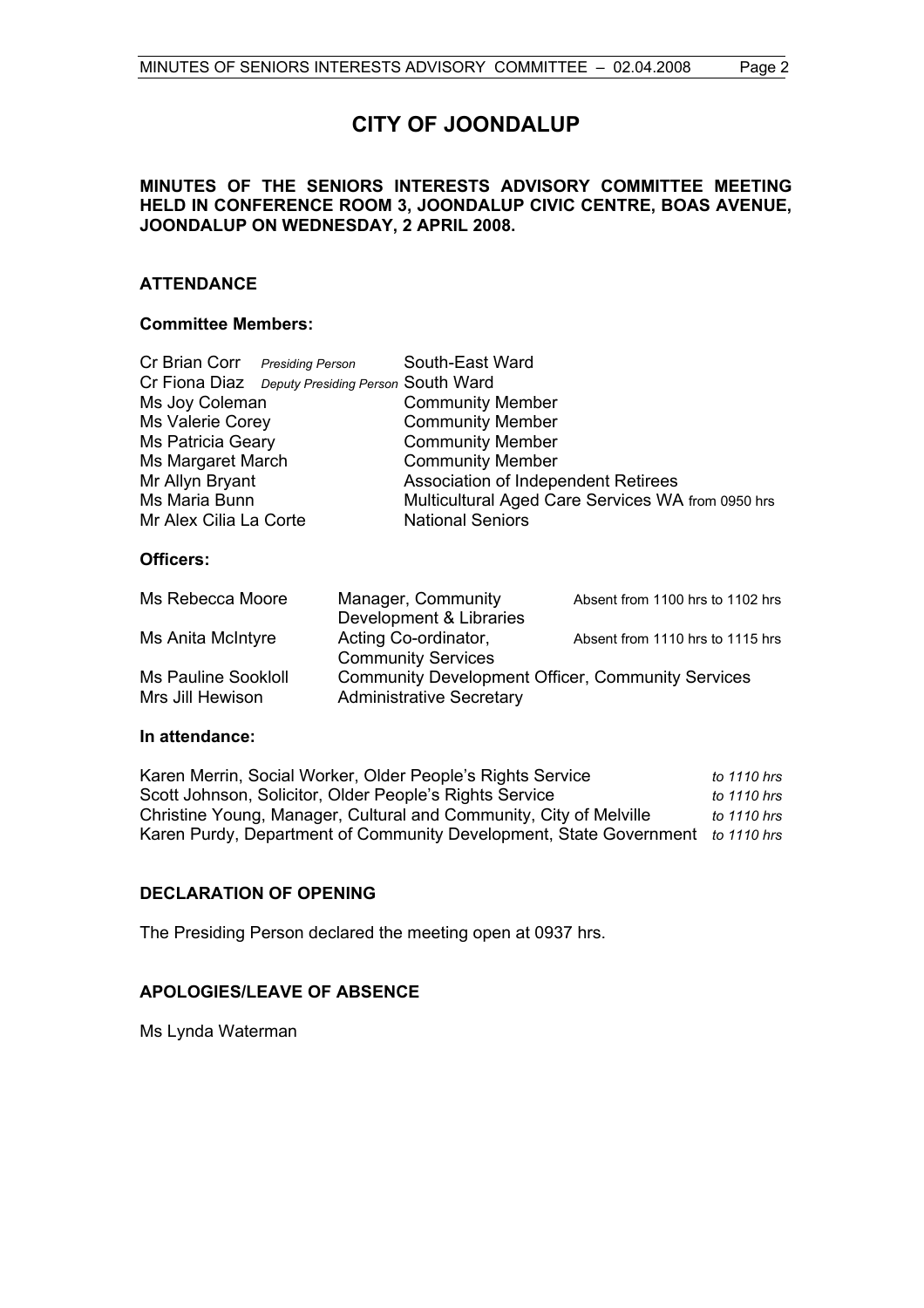#### **CONFIRMATION OF MINUTES**

#### MINUTES OF THE SENIORS INTERESTS ADVISORY COMMITTEE MEETING HELD ON 20 FEBRUARY 2008

The Presiding Person announced that the Minutes of the Seniors Interests Advisory Committee Meeting held on 20 February 2008 would be held over until the next meeting of the Seniors Interests Advisory Committee.

#### **ANNOUNCEMENTS BY THE PRESIDING PERSON WITHOUT DISCUSSION**

The Presiding Person welcomed Mr Alex Cilia La Corte National Seniors and asked each member to introduce themselves and which organisation they represented.

The Presiding Person tendered a letter of resignation from the Seniors Interests Advisory Committee from Mr Peter Boam. (Attachment 1 refers).

The Presiding Person advised that the items on the agenda would be covered in the following order (Item 3, Item 4, Item 2 and Item 1) to enable those who were giving presentations to leave earlier, if they so wished.

#### **DECLARATIONS OF INTEREST**

Nil.

#### **IDENTIFICATION OF MATTERS FOR WHICH THE MEETING MAY SIT BEHIND CLOSED DOORS**

Nil.

### **PETITIONS AND DEPUTATIONS**

Nil.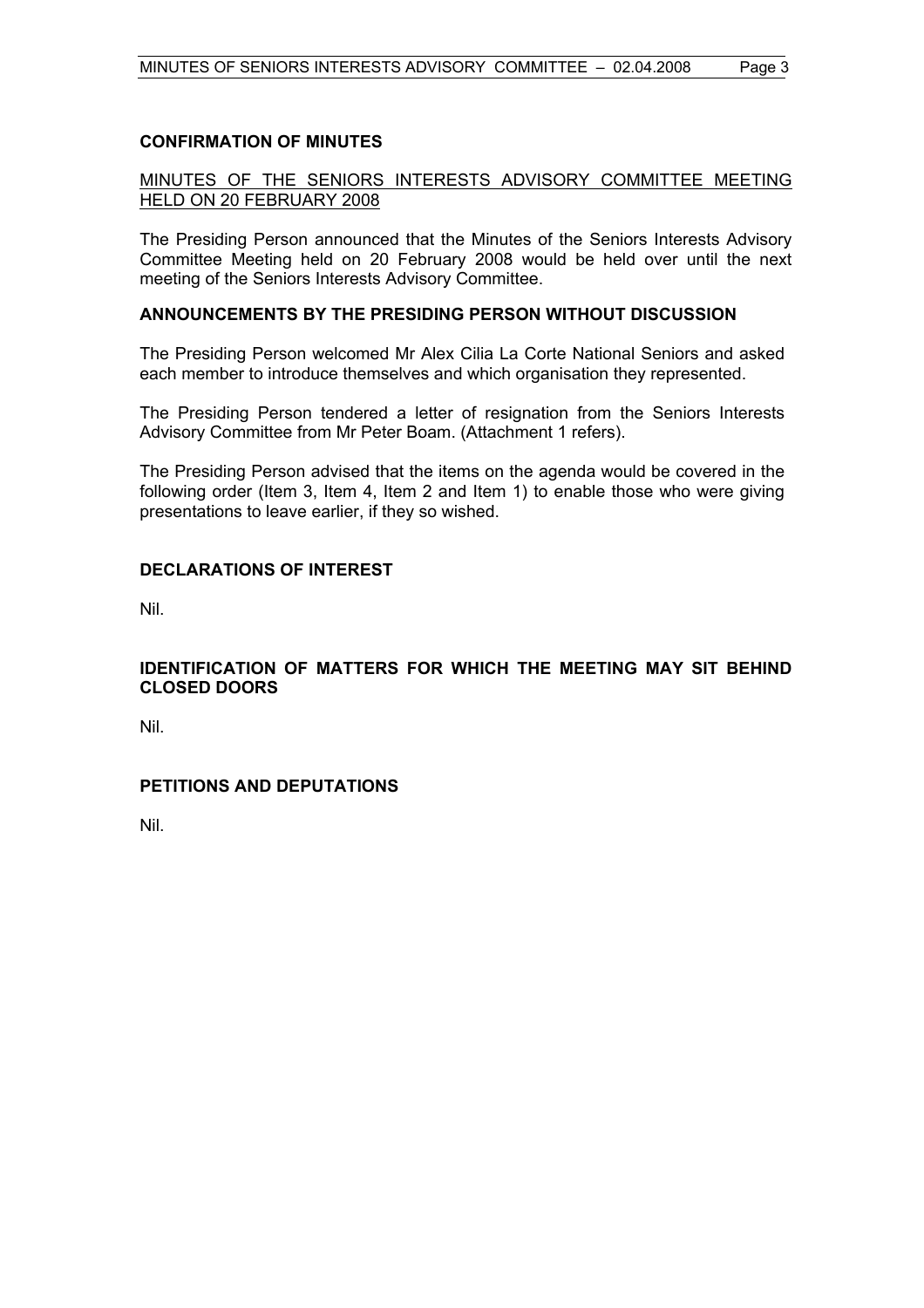**REPORTS** 

## **ITEM 3 PRESENTATION - ELDER ABUSE [55511]**

**WARD:** All

# **RESPONSIBLE**

**DIRECTOR:** Mr Clayton Higham Planning and Community Development

Karen Merrin, Social Worker and Scott Johnson, Solicitor, from the Older People's Rights Service (OPRS), an initiative of Advocare, will attend this meeting to provide SIAC members with information about OPRS and elder abuse.

The Older People's Rights Service provides legal advice, information and legal advocacy; short-term counselling; and referral to consumers and residents with concerns about nursing homes, hostels, Home and Community Care (HACC), Aged Care Assessment Teams (ACAT).

Advocare`s Abuse Prevention Program provides support to older adults living in the community who are at risk of abuse from someone with whom they have as relationship of trust, such as family and friends.

*Maria Bunn entered the Room at 0950 hrs.* 

Karen Merrin and Scott Johnson gave a rundown on the role of 'Older People's Rights Service' (OPRS) which is an initiative of Advocare.

Discussion ensued.

The Presiding Person thanked Karen and Scott for their presentation.

# **ITEM 4 PRESENTATION - TALES OF TIMES PAST [55511]**

**WARD:** All

**RESPONSIBLE DIRECTOR:** Mr Clayton Higham Planning and Community Development

Committee members Patricia Geary and Valerie Corey will update the Committee on the progress of Tales of Times Past Intergenerational Intercultural Oral History Program. The program evolved from Vasanti Sunderland's extensive experience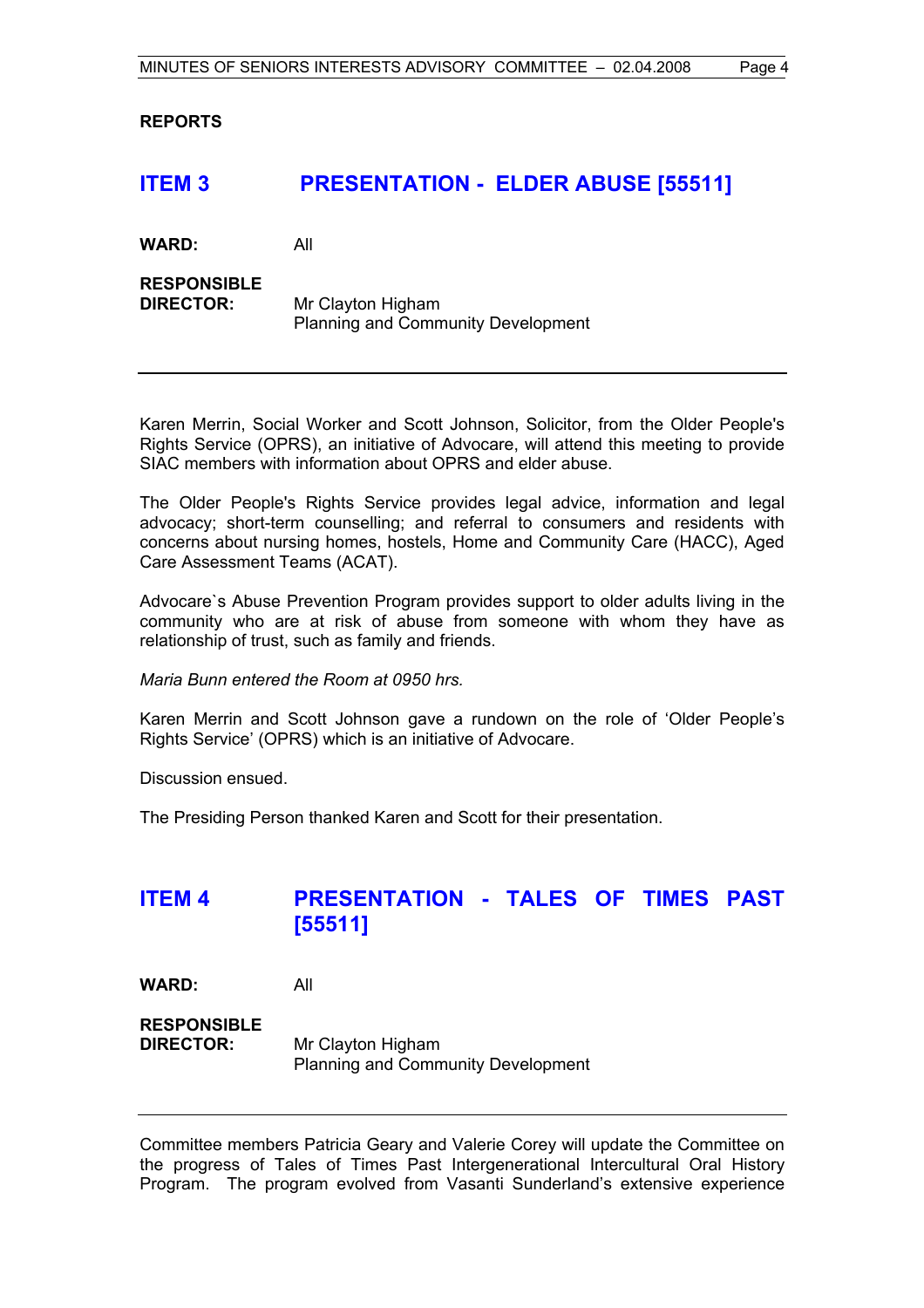working with a wide range of people from diverse experiences and cultural backgrounds in her role as a Community Development Consultant/ Facilitator and Storyteller.

The vision of the program is to make a contribution to enriching communities through promoting participation, encouraging understanding and recognition of the value of all members of our community across all cultures and generations.

The aims of the program are to:

- Enable seniors to meet and celebrate shared and different histories;
- Promote interaction between generations within family structures;
- Establish a community resource of oral historians operating as independent groups available to schools, educational institutions, government and nongovernment agencies, business and community groups and the general public;
- Contribute to a greater understanding of the issues faced by each generation as well as the skills and experiences each can offer, by dispelling the stereotypical myths and fears held by different cultures and generations;
- Break down and reduce the isolation of seniors and age segregation in community activities.

Since the inception of this highly successful program in 1995 Tales of Times Past has involved more than 600 senior storytellers and over 60,000 students, teacher, parents and members of the public across Western Australia. The City of Joondalup Tales of Times Past program led by Community Vision and Vasanti Sunderland and supported by the City of Joondalup commenced in February 2008. The City is providing facilities and resources to the programme so that as many people as possible, seniors, children, families and schools, can all take part.

The Acting Co-ordinator Community Services presented a document entitled "Tales of Times Past" – Intergenerational/Intercultural Oral History Programs (Attachment 2 refers).

Patricia Geary and Valerie Corey gave an update on the "Tales of Times Past Intergenerational Intercultural Oral History Program".

Discussion ensued.

The Presiding Person thanked Patricia and Valerie for their presentation.

#### **MOVED Valerie Corey SECONDED Joy Coleman that the meeting be ADJOURNED for a period of ten (10) minutes and resume at 1030 hrs.**

#### **The Motion was Put and CARRIED (9/0) CARRIED (9/0)**

**In favour of the Motion**: Crs Corr & Diaz, Ms March, Ms Coleman, Ms Corey, Ms Geary, Mr A Bryant, Ms M Bunn, Mr A Cilia La Corte

The meeting RESUMED at 1030 hrs.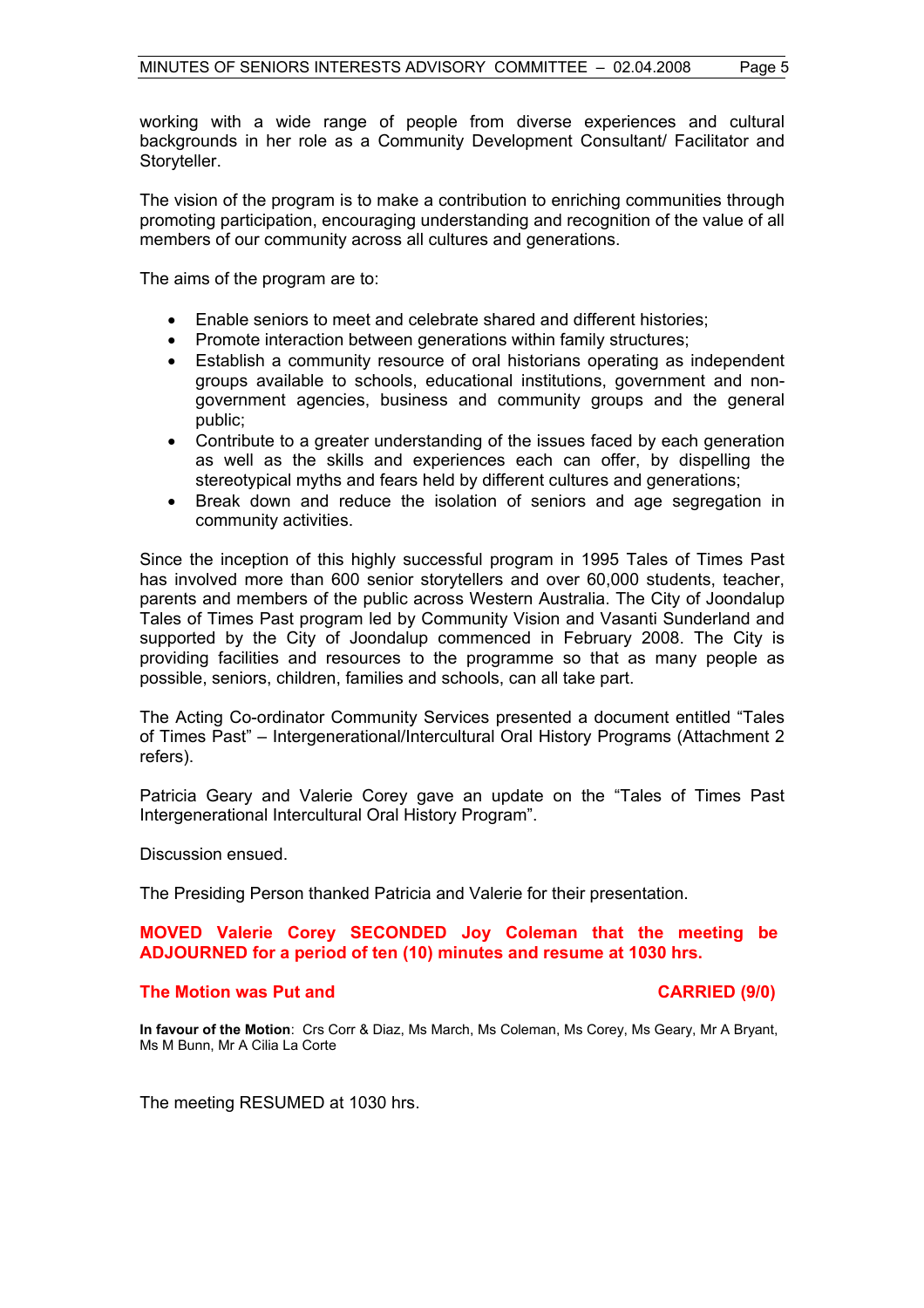# **ITEM 2 PRESENTATION - AGE-FRIENDLY STRATEGY FOR SENIORS CITY OF MELVILLE [55511]**

**WARD:** All

# **RESPONSIBLE**

**DIRECTOR:** Mr Clayton Higham Planning and Community Development

Christine Young, Manager Cultural and Community, City of Melville, will attend this meeting to provide SIAC members with information about the City of Melville Age– Friendly Melville Strategy: Directions for Seniors which was launched in October 2007.

The strategy aims to create an age-friendly City by promoting active ageing, removing and preventing barriers that people encounter as they grow older and ensuring policies, services and structures related to the physical and social environment are designed to support and enable seniors to age actively.

Using funding from the Office for Seniors Interests and Carers, The City of Melville conducted research as part of the World Health Organisation – Age-Friendly Cities (WHO – AFC) project.

The City of Melville was the only local government in Western Australia to participate in the WHO – AFC project which aimed to identify indicators of an age-friendly City and produce a practical guide to encourage community development, advocacy and policy change.

City of Melville residents participated in WHO – AFC research, which involved 14 focus groups and a number of workshops with seniors, informal carers and relevant organisations. Participants in the workshops provided information on a range of different topics such as transportation, social participation, communication and information, community support and health services and other elements that make a City age-friendly.

The Age-Friendly Melville Strategy captures the research and actions of the WHO – AFC project, as well as setting strategies for future directions by linking to the City of Melville Community Plan. One of the key priorities of the Community Plan is to create an age-friendly City by determining key priorities and identifying future strategies and actions.

The City of Melville's experience through the success of the "Liveability Survey" process and the development of the WHO – AFC initiatives will be valuable for the SIAC to note in review of the City of Joondalup Seniors Plan.

Christine Young Manager Cultural and Community, City of Melville and Karen Purdy, Department of Community Development, State Government tabled a World Health Organisation brochure entitled ' Global-Age – Friendly Cities: A Guide on which they gave a presentation. (Attachment 3 refers).

Discussion ensued.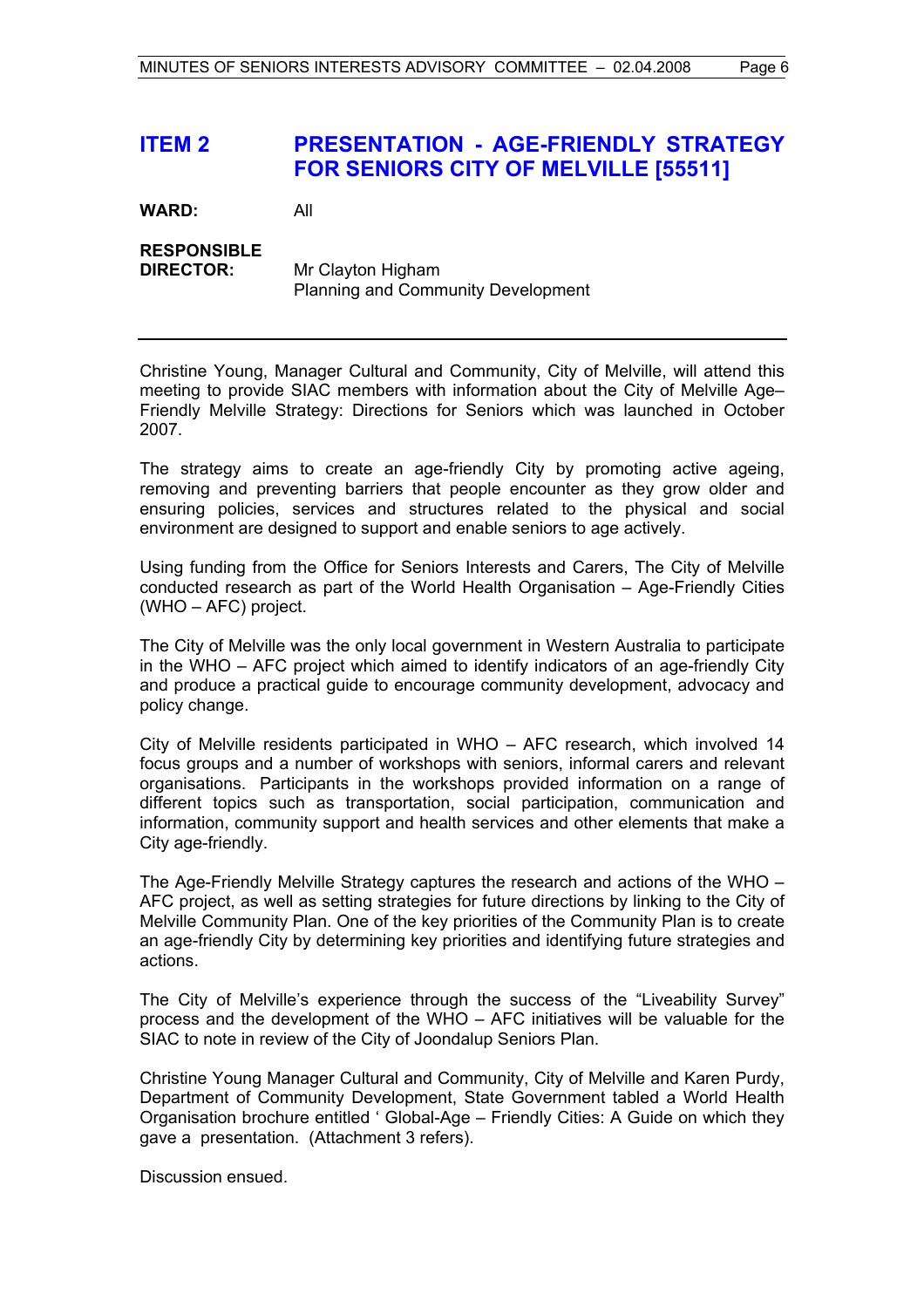*The Manager, Community Development & Libraries Officer left the Room at 1100 hrs and returned at 1102 hrs.* 

*Christine Young, Karen Purdy, Karen Merrin, Scott Johnson and the Acting Coordinator Community Services left the Room at 1110 hrs.* 

*The Acting Co-ordinator Community Services re-entered the Room at 1114 hrs.* 

# **ITEM 1 SENIORS INTEREST ADVISORY COMMITTEE INDUSTRY REPRESENTATIVE VACANCY [55511]**

**WARD:** All

#### **RESPONSIBLE DIRECTOR:** Mr Clayton Higham Planning and Community Development

#### **PURPOSE**

To provide the Seniors Interests Advisory Committee (SIAC) with the nominations received for the industry representative vacancy.

#### **EXECUTIVE SUMMARY**

This report details the process undertaken to fill the SIAC "industry representative" vacancy. The process included advertising in the Joondalup Times community newspaper, targeted mail out to organisations which provide services to seniors throughout the City and disseminating an advertisement electronically through an extensive email network.

*It is recommended that the Seniors Interest Advisory Committee:* 

- *1 NOTES the process undertaken to fill the "industry representative" vacancy;*
- *2 NOTES the nominations received;*
- *3 DETERMINES the most appropriate nominee given the Committee's objectives and submits its preferred nominee to Council for endorsement.*

#### **BACKGROUND**

The SIAC operates under a Terms of Reference, which outlines membership, terms of appointment and vacancies and informs the process of filling Committee vacancies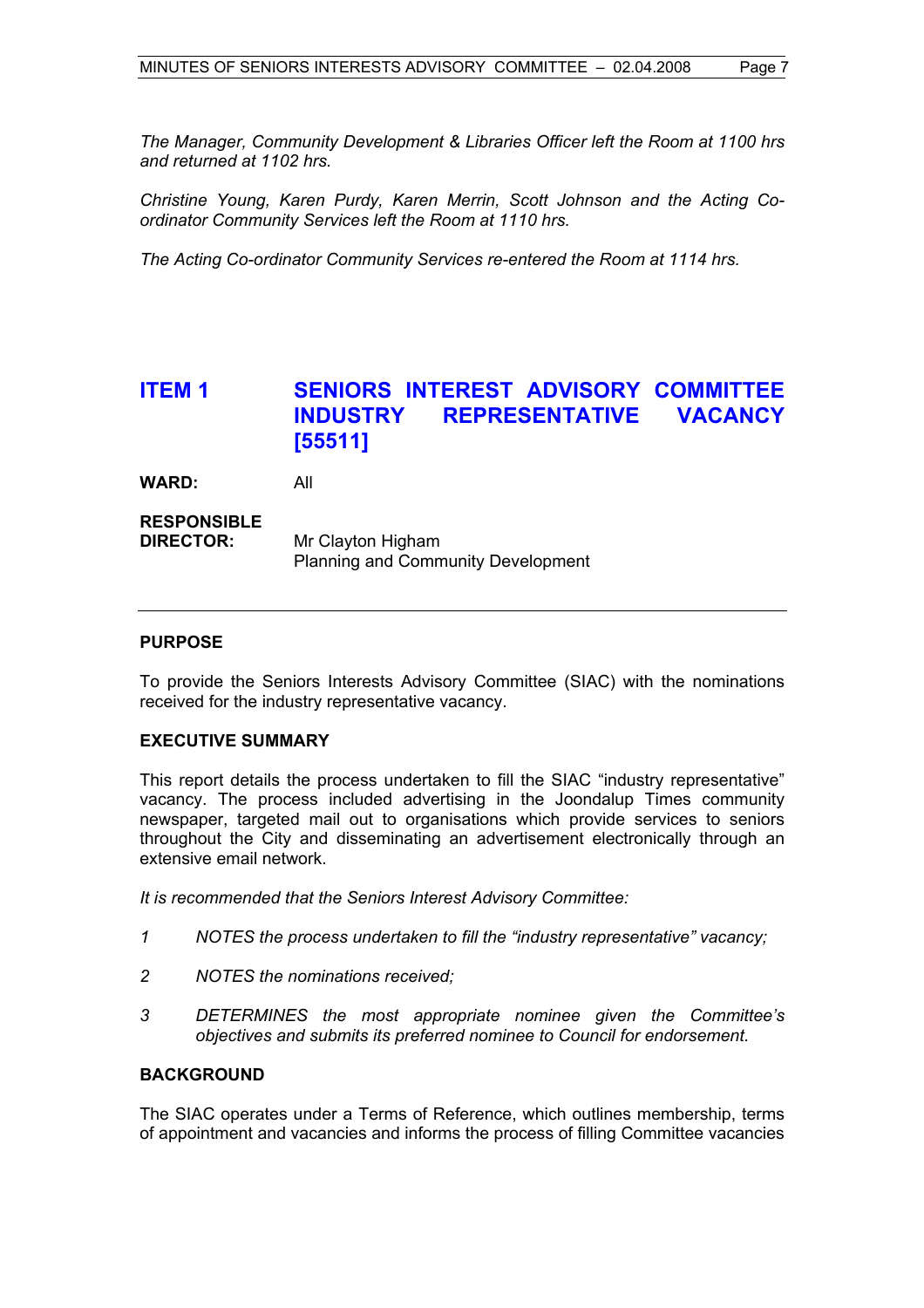#### **DETAILS**

The SIAC "industry representative" vacancy was advertised:

- Through an advertisement in the Joondalup Times community Newspaper on 13 March 2008;
- Throughout the extensive "industry" email network of the Community Development Officer;
- Through a targeted mail out to organisations who provide services to seniors throughout the City;
- By word of mouth as opportunities presented.

Applications for nominations will close on Monday 30 March 2008. Applications will be tabled to the Committee to determine the most appropriate nominee at the 2 April meeting.

#### **Link to Strategic Plan:**

The Seniors Interests Advisory Committee is linked to the Strategic Plan through the outcomes, objectives and strategies under the Key Focus Area – Community Wellbeing.

#### **Legislation – Statutory Provisions:**

The SIAC is a Council Committee; therefore membership needs to be endorsed by Council. The Committee's Terms of Reference require that the tenure of the Committee be for a period of two years and that the two-year period coincide with the election cycle of the elected Council.

#### **Risk Management considerations:**

Not Applicable.

#### **Financial/Budget Implications:**

Not Applicable.

#### **Policy implications:**

Not Applicable.

#### **Regional Significance:**

Not Applicable.

#### **Sustainability implications:**

Not Applicable.

#### **Consultation:**

Not Applicable.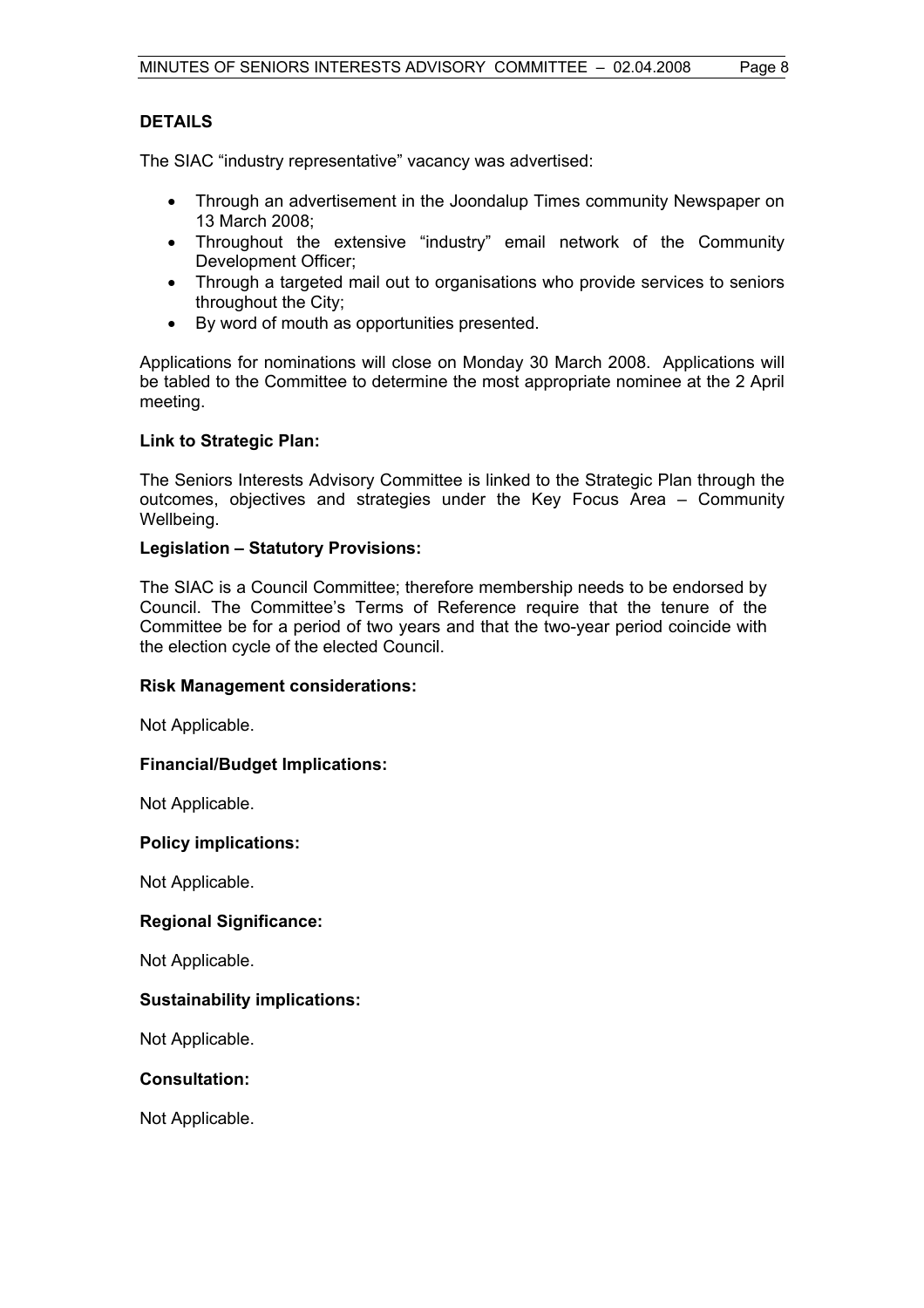#### **COMMENT**

Information provided by individuals on the nomination form highlights the knowledge and experience of each nominee. The Committee will be asked to propose a quality representative, adding to the depth of knowledge and experience and importantly, the diversity of industry representation on the SIAC.

#### **ATTACHMENTS**

Attachment 1 Nomination Form.

### **VOTING REQUIREMENTS**

Simple Majority.

#### **OFFICER'S RECOMMENDATION**

That the Seniors Interest Advisory Committee:

- 1 NOTES the process undertaken to fill the "industry representative" vacancy;
- 2 NOTES the nominations received;
- 3 DETERMINES the most appropriate nominee given the Committee's objectives and submits its preferred nominee to Council for endorsement.

The Presiding Person spoke in relation to Mr P Boam's resignation from the Seniors Interests Advisory Committee.

The Manager, Community Development & Libraries advised that the vacancy had been advertised and that interested parties had been written to in relation to the vacancy. Applications closed as at 31 March 2008 and four (4) nominations had been received. The Manager, Community Development & Libraries tabled a document listing the names of the nominees together with a summary for each nominee. (Attachment 4 refers). The Manager, Community Development & Libraries advised each committee member had 2 votes, one for each vacancy.

#### **MOVED Maria Bunn SECONDED Allyn Bryant that the meeting be ADJOURNED for a period of ten (10) minutes and resume at 1115 hrs.**

#### **The Motion was Put and CARRIED (9/0) CARRIED (9/0)**

**In favour of the Motion**: Crs Corr & Diaz, Ms March, Ms Coleman, Ms Corey, Ms Geary, Mr A Bryant, Ms M Bunn, Mr A Cilia La Corte

The meeting RESUMED at 1115 hrs.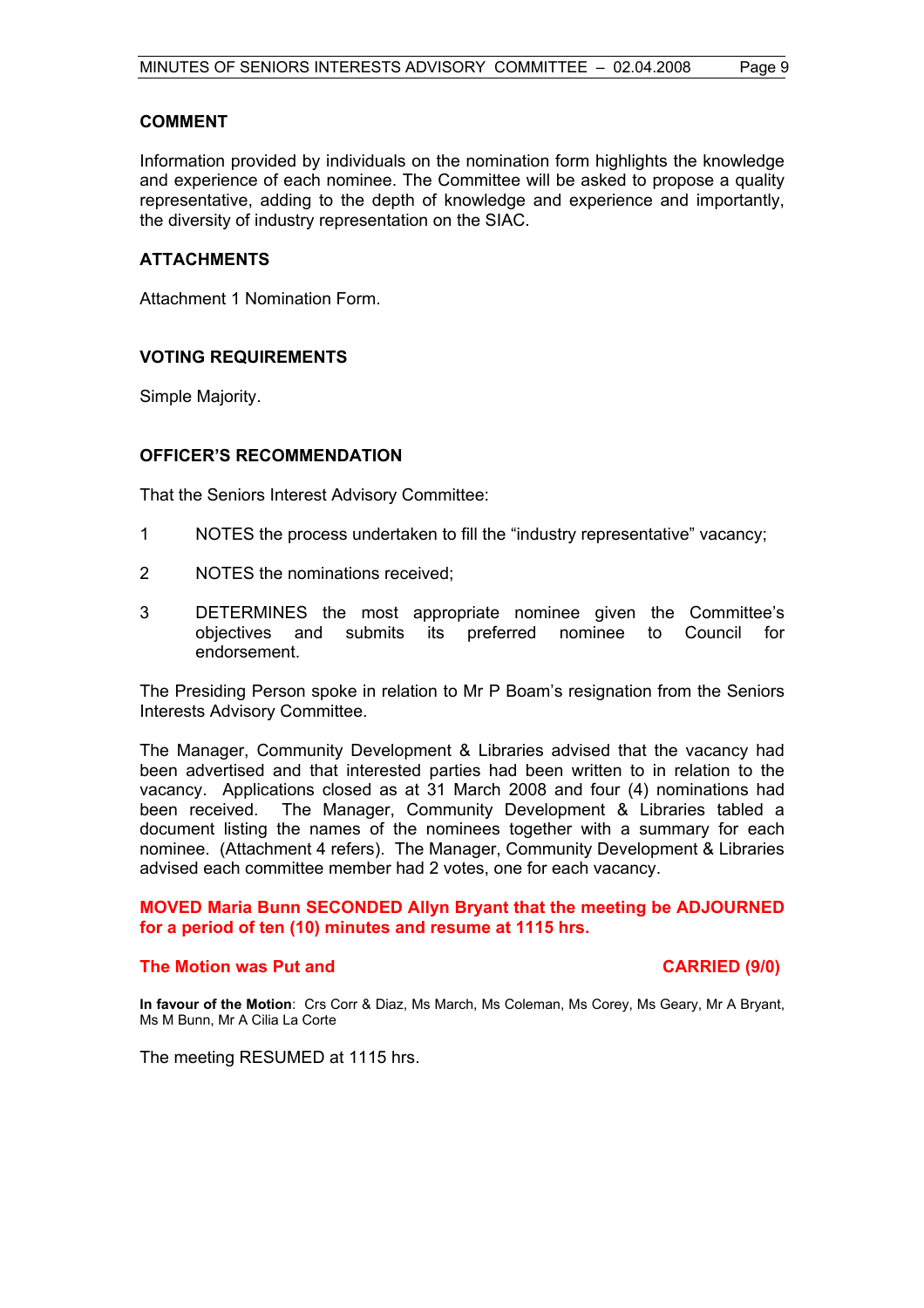#### **OFFICER'S RECOMMENDATION**

That the Seniors Interest Advisory Committee:

- 1 NOTES the process undertaken to fill the "industry representative" vacancy;
- 2 NOTES the nominations received;
- 3 DETERMINES the most appropriate nominee given the Committee's objectives and submits its preferred nominee to Council for endorsement.

**MOVED Patricia Geary SECONDED Joy Coleman that the Seniors Interest Advisory Committee RECOMMENDS that Council:** 

- **1 ACCEPTS the resignation of Mr Peter Boam and thanks him for his valuable contribution in the past;**
- **2 NOTES the process undertaken to fill the "industry representative" vacancies;**
- **3 NOTES the nominations received;**
- **4 DETERMINES the most appropriate nominees given the Committee's objectives as being:** 
	- **Mr Bruce Dufty, Concordia Lutheran Church**
	- **Ms Anne Pike, Advocare Inc.**

#### **The Motion was Put and CARRIED (9/0) CARRIED (9/0)**

**In favour of the Motion**: Crs Corr & Diaz, Ms March, Ms Coleman, Ms Corey, Ms Geary, Mr A Bryant, Ms M Bunn, Mr A Cilia La Corte

#### **MOTIONS OF WHICH PREVIOUS NOTICE HAS BEEN GIVEN**

Nil.

#### **REQUESTS FOR REPORTS FOR FUTURE CONSIDERATION**

Nil.